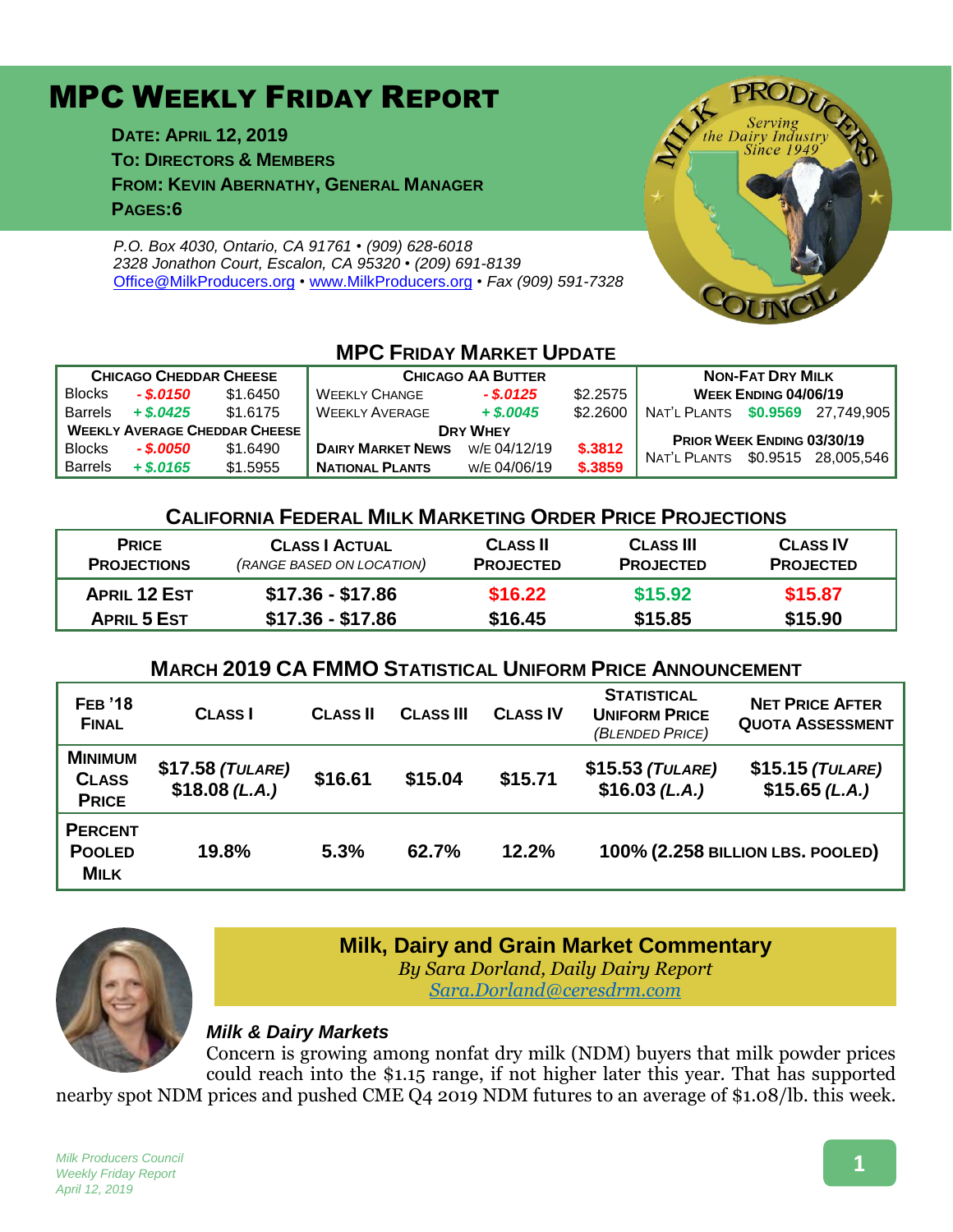The market sentiment now is that if the longer prices remain in the high 90¢ range this spring, the higher prices could move up later this year. This week, the CME spot NDM price averaged 98.75¢, up 1.05¢ compared to the prior week. This year will be the first year in five years that market prices have



not been weighed down by an overhang of EU Intervention skim milk powder (SMP) stocks. If the higher NDM price levels materialize, they could result in some of the highest-Class IV milk prices in a long time for western dairy producers, which would be much needed good news. As of the end of this week, CME Class IV milk futures averaged \$16.83/cwt. for the back half of 2019.

Cheese has been trading in the \$1.60 range and seems unlikely to budge from those levels. Sales across the country have varied ahead of the Easter holiday, with several processors reporting better-than-expected orders. Yet in the same breath, they state

that they are not having trouble finding most varieties of cheese. Several processors are indicating that Cheddar blocks are harder to come by, and with just 10 loads changing hands at the CME this week, that's likely the case. Barrels are plentiful and readily available, both on and off market. On Friday alone, CME participants exchanged 20 loads of barrels with the price settling at \$1.6175/lb., up 2.25¢ on the day. The block-barrel price spread of 5.35¢ was above the Class III formula's 3¢ assumption, but well below this year's first-quarter average spread of 14.7¢. Whey prices remain in the upper-30¢ range,

but continued weakness from Southeast Asia related to African swine fever (ASF) is pressuring both permeate and whey prices, which are showing signs that prices could continue to trend downward for some time. The second-quarter Class III milk futures price average closed at \$15.83/cwt. today, which was much better than the actual first-quarter average of \$14.30 and 88¢ higher than Q1 2018.

While the United States has more butterfat this year, it has less butter, largely driven by production declines in



California and Pennsylvania. In February, California produced 51.9 million pounds of butter. Two months into the year, that puts California butter production down 4.3% from the same period in 2018. Last year, Golden State butter output grew steadily until October. Lower butter output in California could be related to last November's federal order expansion into the state, which increased the cost of production for bulk butter by eliminating the freight allowance in the formula. Nationally, USDA's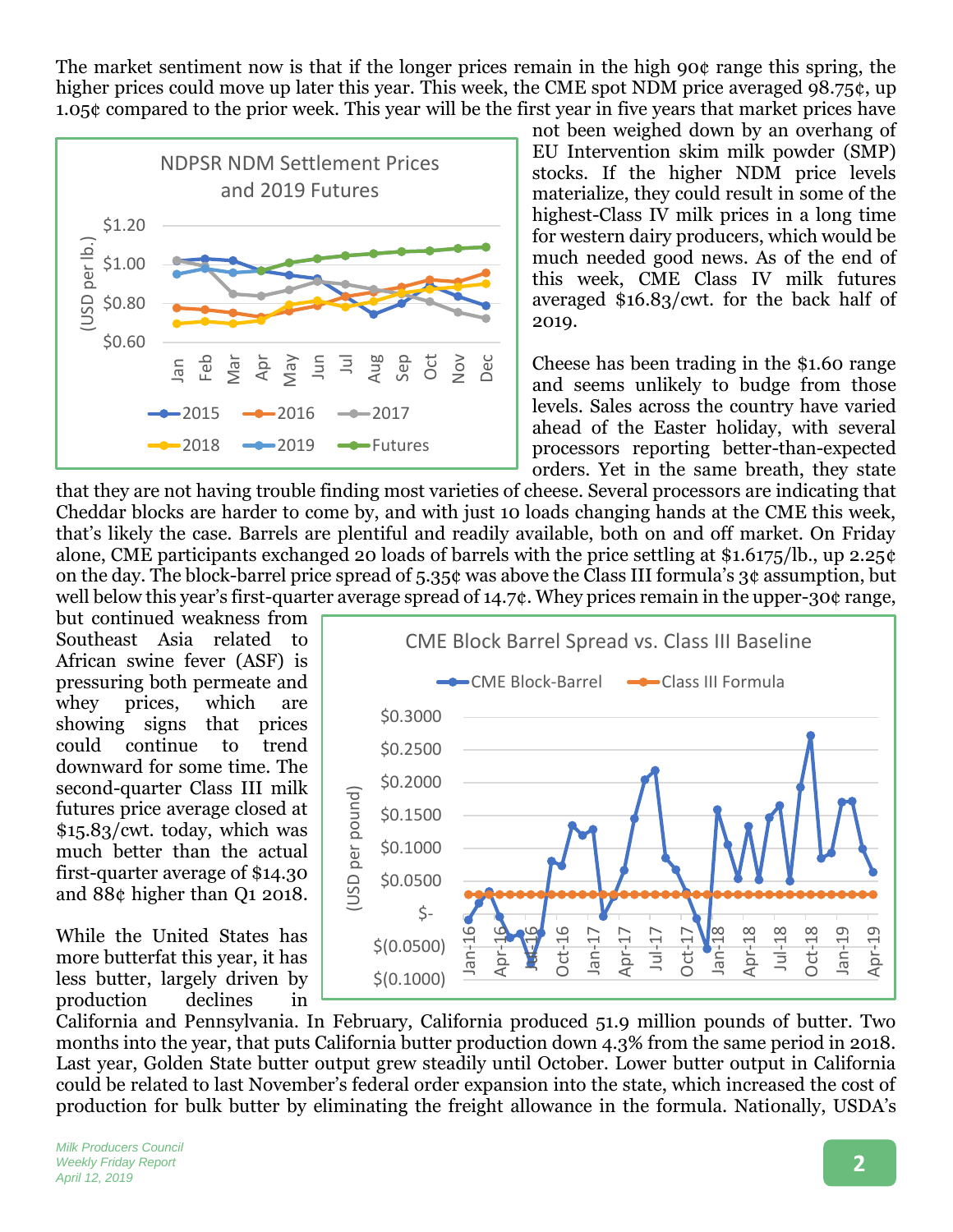

Agricultural Marketing Service reported Class I butterfat utilization at 20.4 million pounds for the first two months of this year, which is  $14.8\%$  higher than the comparable period a year ago. That confirms that consumers are consistently reaching for 2% and whole milk at the retail level more often. As a result, there is less butterfat available to churns this year. That combined with lower milk production on the East Coast could drive volatile cream multiples as ice cream season approaches.

#### *Grain Markets*

July corn futures remained muted this week as another bomb cyclone hammered the

Midwest and northern plains. July corn closed at \$3.695/bu. on Friday, a bit higher than earlier in the week, but this week's prices were still some of the lowest since contract inception. Rumblings intensified

that gasoline prices in California could rise above \$4/gallon for the first time in five years due to weather disruptions impacting ethanol processing in the Midwest. However, the latest set of storms appears to have been far less damaging than the original forecast and actual flooding materialize compared to initial expectations. While there are thousands of acres of cropland still underwater or drying out, technology and a few dry weeks could allow



fieldwork to commence and planting could be back on schedule by the end of May. For now, markets are keeping weather premiums at bay.



## **Federal Order Class I Formula Modification to Occur Starting May 1**

*By Geoff Vanden Heuvel, Director of Regulatory & Economic Affairs [Geoff@MilkProducers.org](mailto:Geoff@MilkProducers.org)*

For nearly 20 years, Federal Milk Marketing Order (FMMO) Class I prices have been set each month based on the "higher of" either the value of milk manufactured into cheese **or** the value of milk manufactured into butter and nonfat dry milk powder. Because the relationship of these values shifts around in an unpredictable fashion, Class I processors have had a very difficult time managing their price risk because the hedging tools that exist in the dairy industry for processors do not match up well with a "higher of" butter/powder – cheese scenario. As a result, a couple of years ago the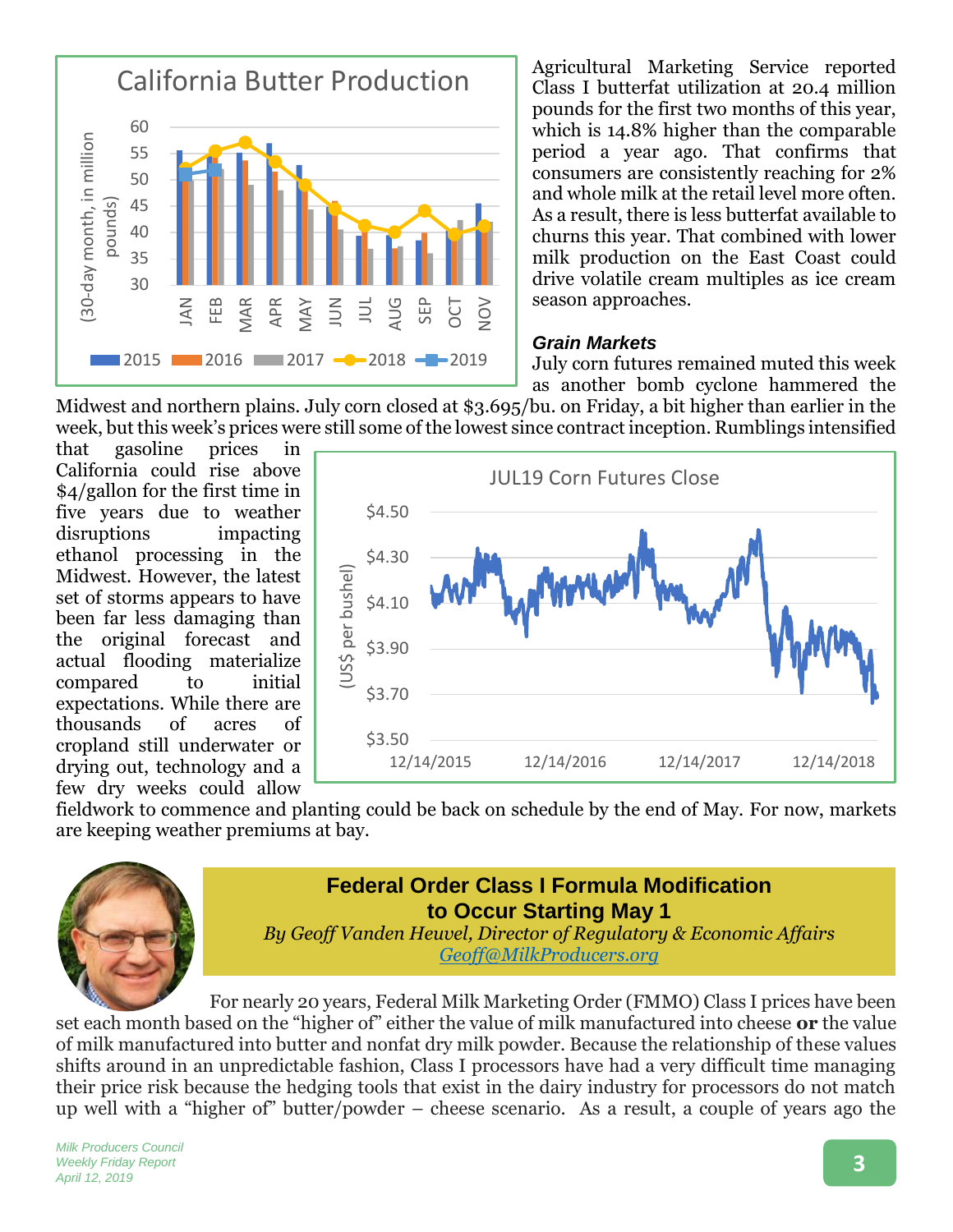processors approached the producer community with a proposal to use the "average" of these two values instead of the "higher of" so that hedges could be obtained that would provide them the opportunity to do price risk management.

Producers were sympathetic to the processors concerns but made the obvious point that using the "average" instead of the "higher of" was going to cost them money. A study was done and it was determined that over a long period of time, the "higher of" component of the Class I pricing formula added \$0.74 per cwt to the Class I value. The processors agreed that in exchange for changing the underlying Class I base price from the "higher of" to the "average," they would support raising the Class I differential in all Federal Milk Marketing Orders by \$0.74 per cwt. Congress took this agreement between the processor and producer communities and ordered this change with the passage of the Farm Bill. The change will be effective on May 1, 2019.

I think this change could be quite positive for producer income. The \$0.74 increase in the Class I price was based on a long period of history. When you do the math, you realize that if the difference between the value of milk for cheese and the value of milk for butter/powder is less than \$1.48, then using the average of the two values plus \$0.74 will result in a higher Class I price. The FMMO Class I price is announced in advance of each month and uses the most recent two weeks of sales price data for cheese and butter/powder in the formula. Right now it looks like these values are pretty close in price and so at least in May this change should result in a higher Class I price.



**Alert For Employers: Watch Out For Social Security "No-Match" Letters** *By Kevin Abernathy, General Manager Kevin@MilkProducers.org*

The Social Security Administration (SSA) will be sending out Employer Correction Requests (also known as "no-match" letters) this spring for the first time since 2012.

These notices alert employers of mismatches between submitted W-2 form information and SSA records.

These letters should **not** be ignored. Failing to comply with the requests could be subject to federal prosecution under immigration laws.

If you receive a "no-match" letter, there will be instructions for employers to access a list of their affected employees by logging into SSA's Business Service Online system. Access this list immediately upon receiving the letter.

Once you access the list, employers should check employment records for typos or other errors. If a discrepancy is found, contact the SSA to correct the issue. If no errors are found, notify the employee and instruct them to contact SSA to sort it out.

Employers should confer with an attorney before communicating with the SSA in order to be in compliance with discrimination laws.

Employers should **not** take adverse action against an employee based on receiving the "no-match" letter alone. The request warns against such action, stating: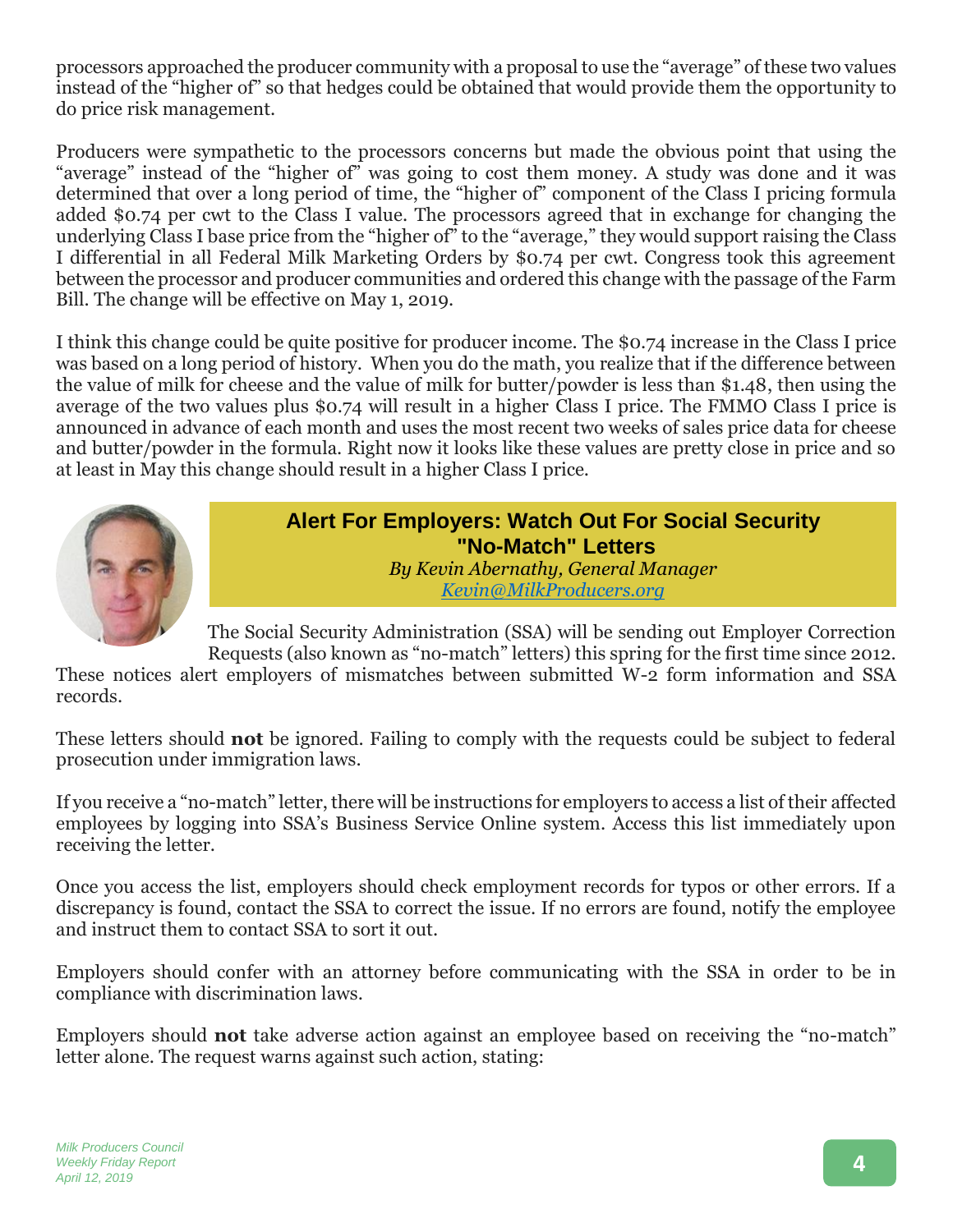*You should not use this letter to take any adverse action against an employee, such as laying off, suspending, firing, or discriminating against that individual, just because his or her SSN or name does not match our records. Any of those actions could, in fact, violate State or Federal law and subject you to legal consequences.*

The mistake could be anything from errors in hyphenated last names to one number being off in their social security number. Receiving a letter does not necessarily equal an unauthorized or undocumented worker.

Bottom line: If you receive the letter, follow the instructions and consult with your attorney before taking any actions.

**Dairy Cares Member Update: Exploring Opportunities to Export Manure** *Courtesy of Dairy Cares*



*Milk Producers Council has been a longstanding member of Dairy Cares, a coalition of dairy trade groups, cooperatives, processors, and allied industry members working together on industry sustainability issues. A portion of this month's Dairy Cares Member Update focuses on manure exports.*

#### **Exploring opportunities to export manure**

While some dairy farms already sell composted manure to neighboring farms, the potential for manure to serve as a soil amendment is still widely untapped. Exporting manure off dairy farms can help improve on-farm manure-nitrogen balance, while providing a valuable source of organic matter to other farmers – and a potential revenue source for the dairy. Dairy Cares staff have been working with partner organizations, researchers,

technology providers, and others to dig into potential opportunities.

Avenues for marketing manure-based products are currently being explored through a project funded by the California Dairy Research Foundation (CDRF). The project aims to gain a better understanding of the soil amendment needs of farmers across the state, toward developing reliable, economically sound markets for manure-based products and to help inform future research and pilot projects. More research will be needed to explore how a long list of technologies and strategies could potentially offer cost-effective solutions.

Dairy Cares staff are working closely with CDRF and other partners to promote synergy between research projects and current incentive programs. The industry's goal is that all efforts to improve manure management work in harmony to most effectively reduce methane emissions *and* improve water and air quality. In recent years, the state has placed a high priority on building healthy soils, and Dairy Cares is working to communicate how dairy farms can contribute to this goal.

There is still much work ahead. Research and incentive programs will play a critical role in developing cost-effective solutions. Dairy Cares and CDRF are working closely to ensure research gaps are identified and to help guide the development of projects with high potential for success. If someone is reaching out to your farm or organization about a research project, we recommend you contact J.P.